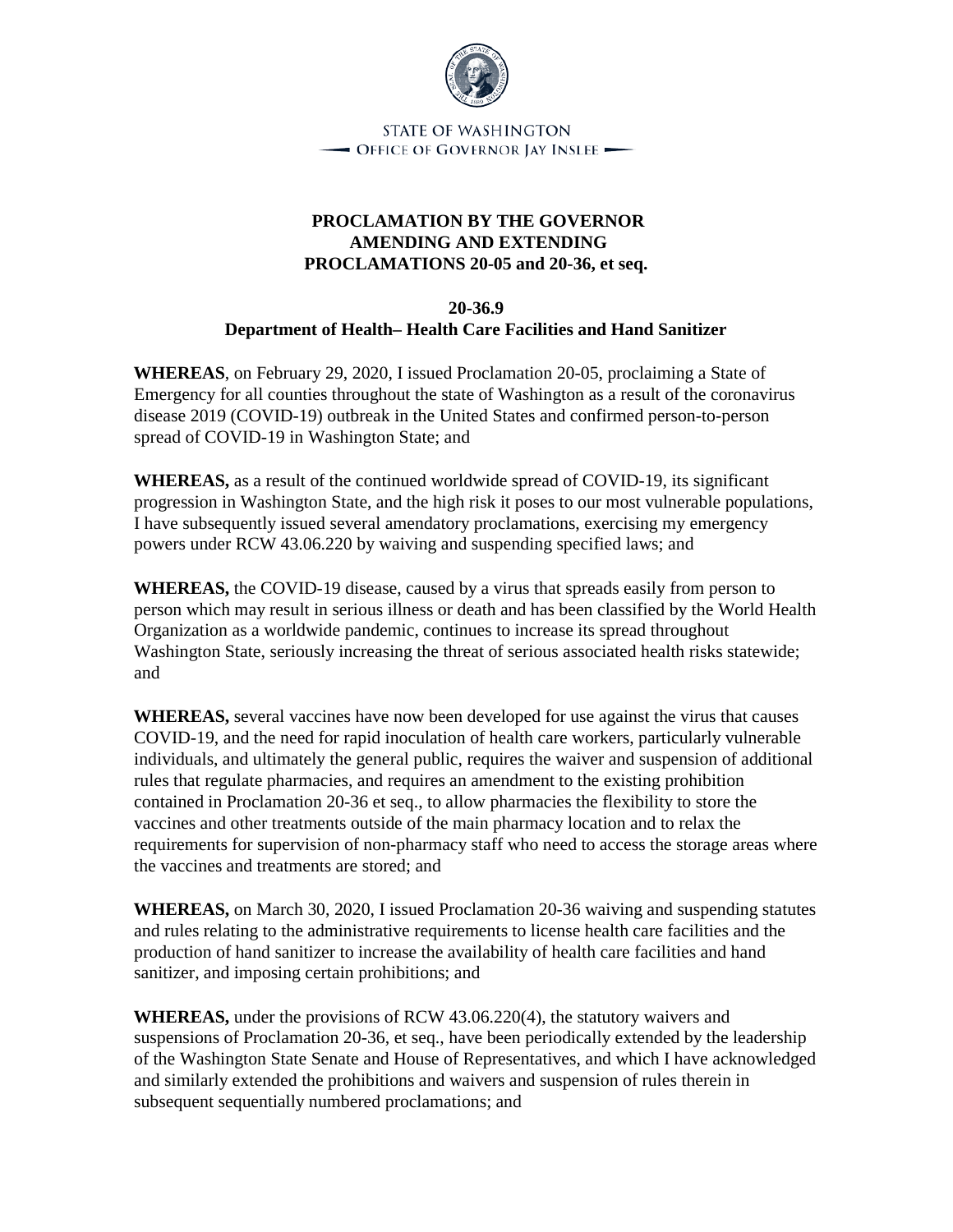**WHEREAS,** on January 7, 2021, under the provisions of RCW 43.06.220(4), the statutory waivers and suspensions of Proclamations 20-36, et seq., were again extended by the leadership of the Washington State Senate and House of Representatives until the termination of the COVID-19 State of Emergency or 11:59 p.m. on January 19, 2021, whichever occurs first; and

**WHEREAS,** to fully extend Proclamations 20-36, et seq., it is also necessary for me to extend the prohibitions and the waiver and suspension of rules in Proclamations 20-36, et seq.; and

**WHEREAS,** the worldwide COVID-19 pandemic and its progression in Washington State continues to threaten the life and health of our people as well as the economy of Washington State, and remains a public disaster affecting life, health, property or the public peace; and

**WHEREAS**, the Washington State Department of Health continues to maintain a Public Health Incident Management Team in coordination with the State Emergency Operations Center and other supporting state agencies to manage the public health aspects of the incident; and

**WHEREAS**, the Washington State Military Department Emergency Management Division, through the State Emergency Operations Center, continues coordinating resources across state government to support the Department of Health and local health officials in alleviating the impacts to people, property, and infrastructure, and continues coordinating with the Department of Health in assessing the impacts and long-term effects of the incident on Washington State and its people.

**NOW, THEREFORE**, I, Jay Inslee, Governor of the state of Washington, as a result of the above-noted situation, and under Chapters 38.08, 38.52, and 43.06 RCW, do hereby proclaim that a State of Emergency continues to exist in all counties of Washington State, that Proclamation 20-05 and all amendments thereto remain in effect as otherwise amended, and that Proclamations 20-36, et seq., are amended to (1) recognize the extension of statutory waivers and suspensions therein by the leadership of the Washington State Senate and House of Representatives until the termination of the COVID-19 State of Emergency or January 19, 2021, whichever occurs first; (2) similarly extend the prohibitions and waiver and suspension of rules therein until 11:59 p.m. on January 19, 2021; (3) waive and suspend additional rules as set out below, and (4) amend a prohibition herein as set out below.

**FURTHERMORE**, based on the above situation and under the provisions of RCW 43.06.220  $(2)(g)$ , I also find that strict compliance with the following regulatory obligations or limitations will prevent the health care system in Washington State from meeting the demands of the COVID-19 State of Emergency under Proclamation 20-05, and that the following language of each regulatory provision specified below is now hereby waived and suspended, until 11:59 p.m. on January 19, 2021:

• WAC 246-945-230(3)(a), (b), and (d), in their entirety; and (4) – the following language only: "is issued to a location and"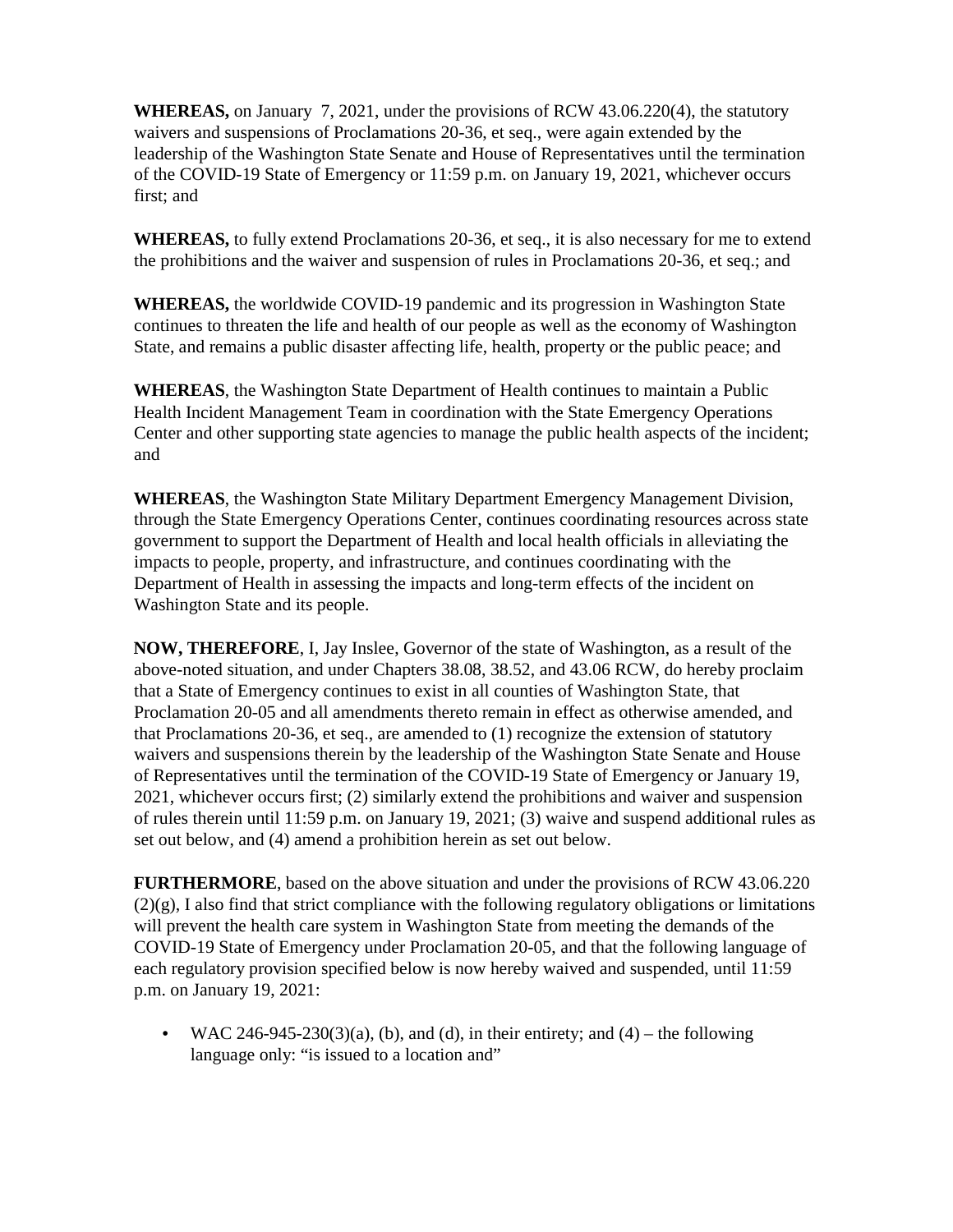Pursuant to RCW 43.06.220(1)(h) this waiver and suspension does not apply except to temporary increases in bed capacity and projects undertaken to provide surge capacity for the COVID-19 response, which must comply with these statutory and regulatory provisions after the expiration of this waiver, and to the possession and storage at locations other than a pharmacy's main location of COVID-19 vaccines and drugs for the treatment of COVID-19 for which the U.S. Food & Drug Administration has issued an emergency use authorization, license, or other approval.

• WAC 246-945-410(10)(b) – the following language only: "under the immediate supervision of the pharmacist"

Pursuant to RCW 43.06.220(1)(h) this waiver and suspension does not apply except to the possession and storage at locations other than a pharmacy's main location of COVID-19 vaccines and drugs for the treatment of COVID-19 for which the U.S. Food & Drug Administration has issued an emergency use authorization, license, or other approval.

**FURTHERMORE**, the prohibition issued pursuant to RCW 43.06.220(1)(h) provides that the waivers and suspensions of the statutory language below:

- RCW 18.64.043(1) the following language only: "of location, which shall entitle the owner to operate such pharmacy at the location specified, or such other temporary location as the secretary may approve,"
- RCW  $18.64.043(2)(a)$  the following language only: "of location" in the first sentence.
- RCW 18.64.043(3) the following language only: "and to keep the license of location or the renewal thereof properly exhibited in said pharmacy"

do not apply except to temporary increases in bed capacity and projects undertaken to provide surge capacity for the COVID-19 response, which must comply with these statutory and regulatory provisions after the expiration of this waiver, is hereby amended to provide that the waivers and suspensions also apply to the possession and storage at locations other than a pharmacy's main location of COVID-19 vaccines and drugs for the treatment of COVID-19 for which the U.S. Food & Drug Administration has issued an emergency use authorization, license, or other approval.

I again direct that the plans and procedures of the *Washington State Comprehensive Emergency Management Plan* be implemented throughout state government. State agencies and departments are directed to continue utilizing state resources and doing everything reasonably possible to support implementation of the *Washington State Comprehensive Emergency Management Plan* and to assist affected political subdivisions in an effort to respond to and recover from the COVID-19 pandemic.

I continue to order into active state service the organized militia of Washington State to include the National Guard and the State Guard, or such part thereof as may be necessary in the opinion of The Adjutant General to address the circumstances described above, to perform such duties as directed by competent authority of the Washington State Military Department in addressing the outbreak. Additionally, I continue to direct the Department of Health, the